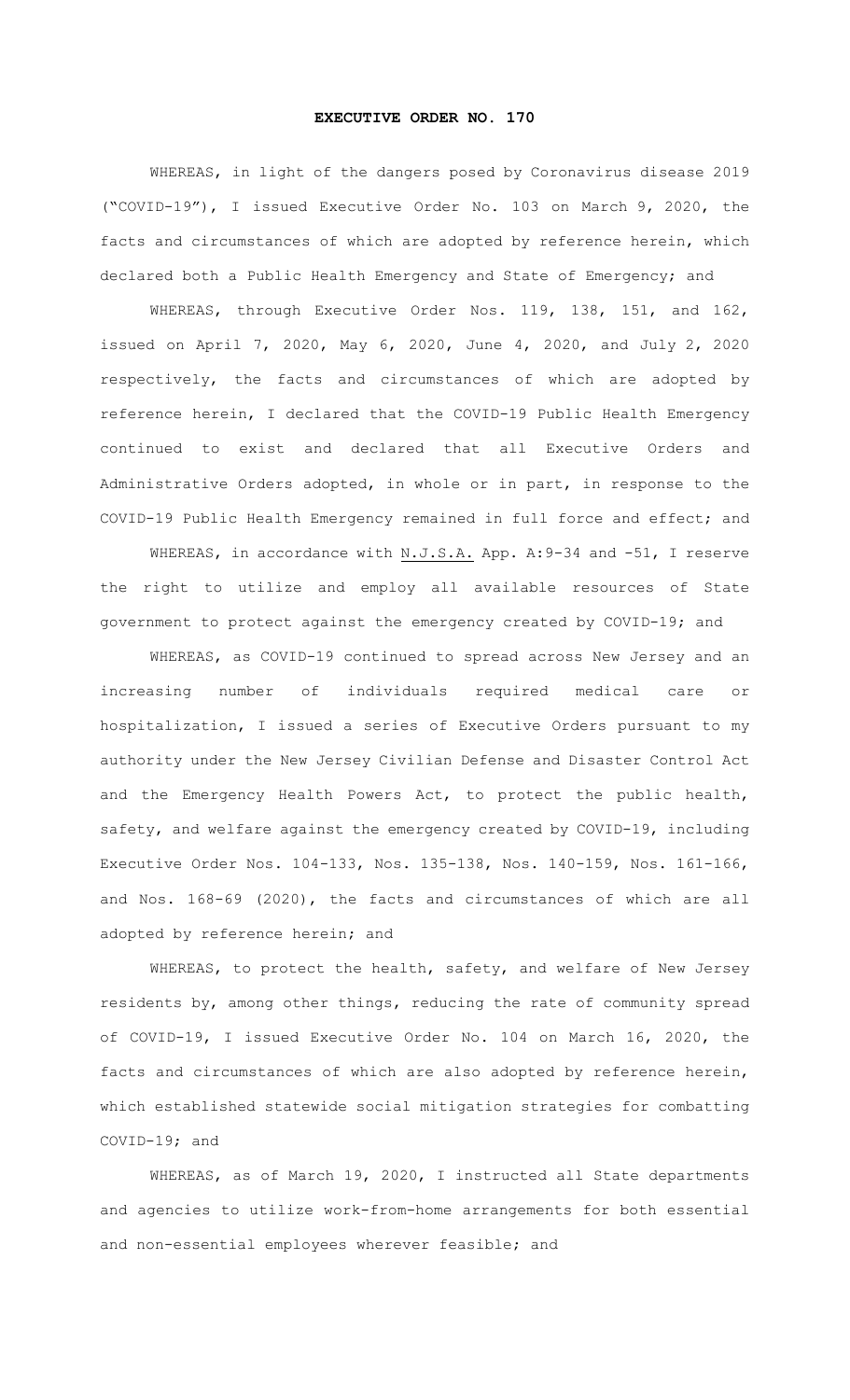WHEREAS, in recognition that the Centers for Disease Control and Prevention had advised that social mitigation strategies for combatting COVID-19 require every effort to reduce the rate of community spread of the disease and that COVID-19 spreads most frequently through personto-person contact when individuals are within six feet or less of one another, I issued Executive Order No. 107 (2020) to order steps to mitigate community spread of COVID-19; and

WHEREAS, to further limit community spread from person-to-person contact through use of social mitigation measures, Executive Order No. 107 (2020) required, with limited exceptions, New Jersey residents to remain in their place of residence, cancelled all gatherings, and closed all recreational and entertainment businesses; and

WHEREAS, Executive Order No. 107 (2020) also mandated that all businesses and non-profits in the State accommodate their workforce, wherever practicable, for telework or work-from-home arrangements, and reduce staff on site to the minimal number necessary to continue essential operations because restricting the physical presence of individuals in office environments and work sites is critical to preventing future spread of COVID-19; and

WHEREAS, all State offices and Executive Branch departments and agencies have been directed to prioritize addressing immediate public needs, including protecting public health, safety, and the environment, while still trying as much as is practicable to maintain the basic functions of State government, and its many duties, missions, and initiatives; and

WHEREAS, notwithstanding the extraordinary circumstances of the COVID-19 pandemic, certain Executive Branch departments and agencies remain subject to statutory provisions that require agencies to review and act upon certain filings or other authorizations before a specified deadline lest the matter under review be deemed approved; and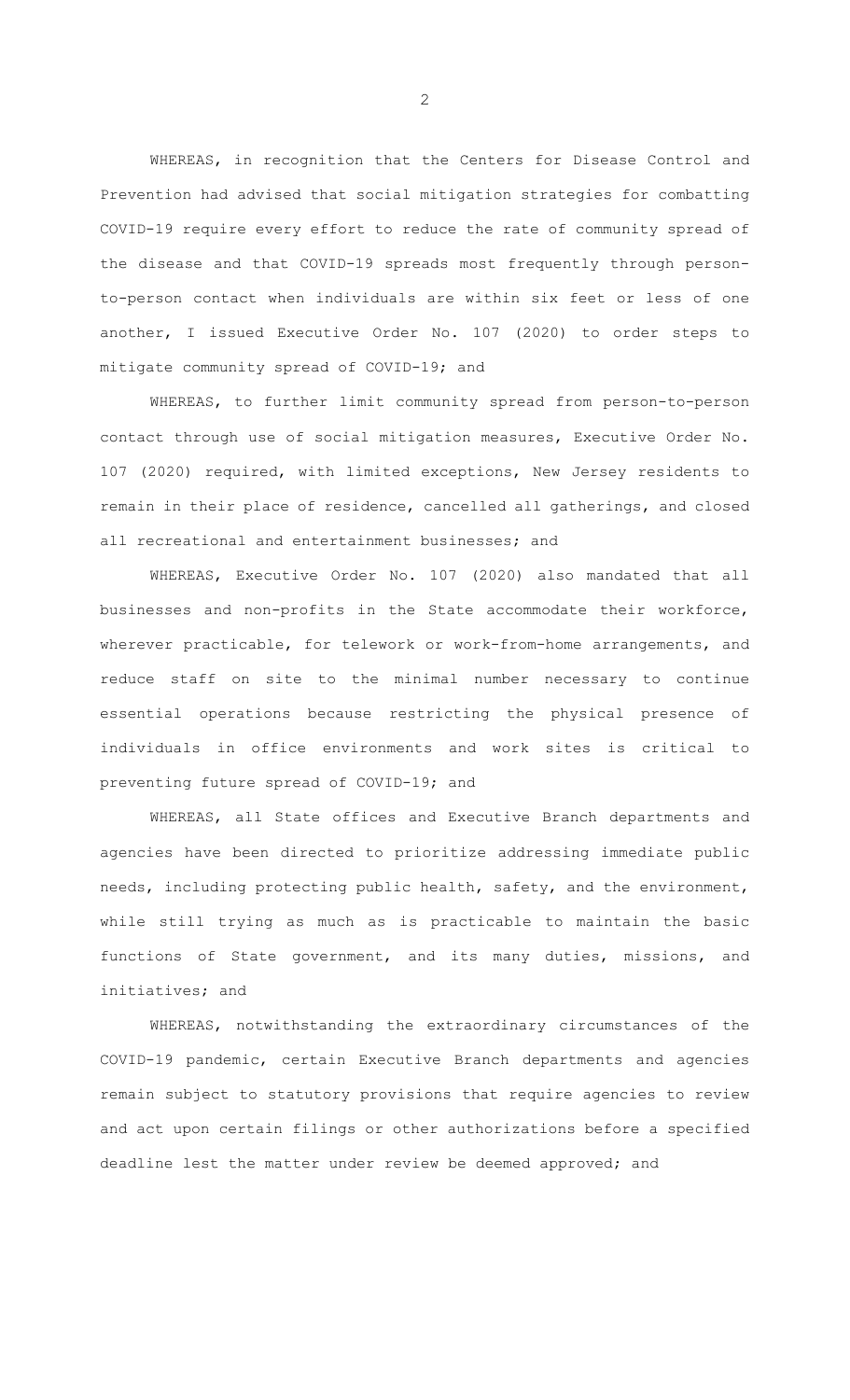WHEREAS, a public health emergency such as the COVID-19 pandemic, and especially my direction to strictly observe social distancing practices, including avoiding all non-essential travel, working remotely, and prioritizing addressing immediate public needs, including protecting public health, safety, and the environment, is an impediment to compliance with the statutory timeframes by Executive Branch agencies; and

WHEREAS, members of the public, including individuals, small businesses, and other entities, may similarly be limited in their ability to act within statutory timeframes and may require additional time due to the interruptions related to the Public Health Emergency and the social distancing and mitigation restrictions imposed; and

WHEREAS, strict enforcement of certain statutory timeframes during and shortly following the ongoing Public Health Emergency could unduly burden the Executive Branch, industry, and members of the public, including individuals, small businesses, and other entities, in ways that would be detrimental to the public welfare, or yield other unintended consequences that will frustrate the fair achievement of the statute's objectives in a manner that imperils the health, safety, and well-being of New Jersey residents; and

WHEREAS, despite the encouraging decrease in the number of infections, the social distancing requirements that have been in place since March and related COVID-19 concerns have frustrated the ability of State agencies and members of the public to comply with certain statutory deadlines; and

WHEREAS, because of the broad range of regulated activities, it is not appropriate to allow a blanket extension of statutory deadlines which vary with the function or regulated activity at issue; and

WHEREAS, pursuant to N.J.S.A. App. A:9-47, the Governor is authorized to, among other things, suspend any regulatory provision of law when its enforcement is detrimental to the public welfare during an emergency; and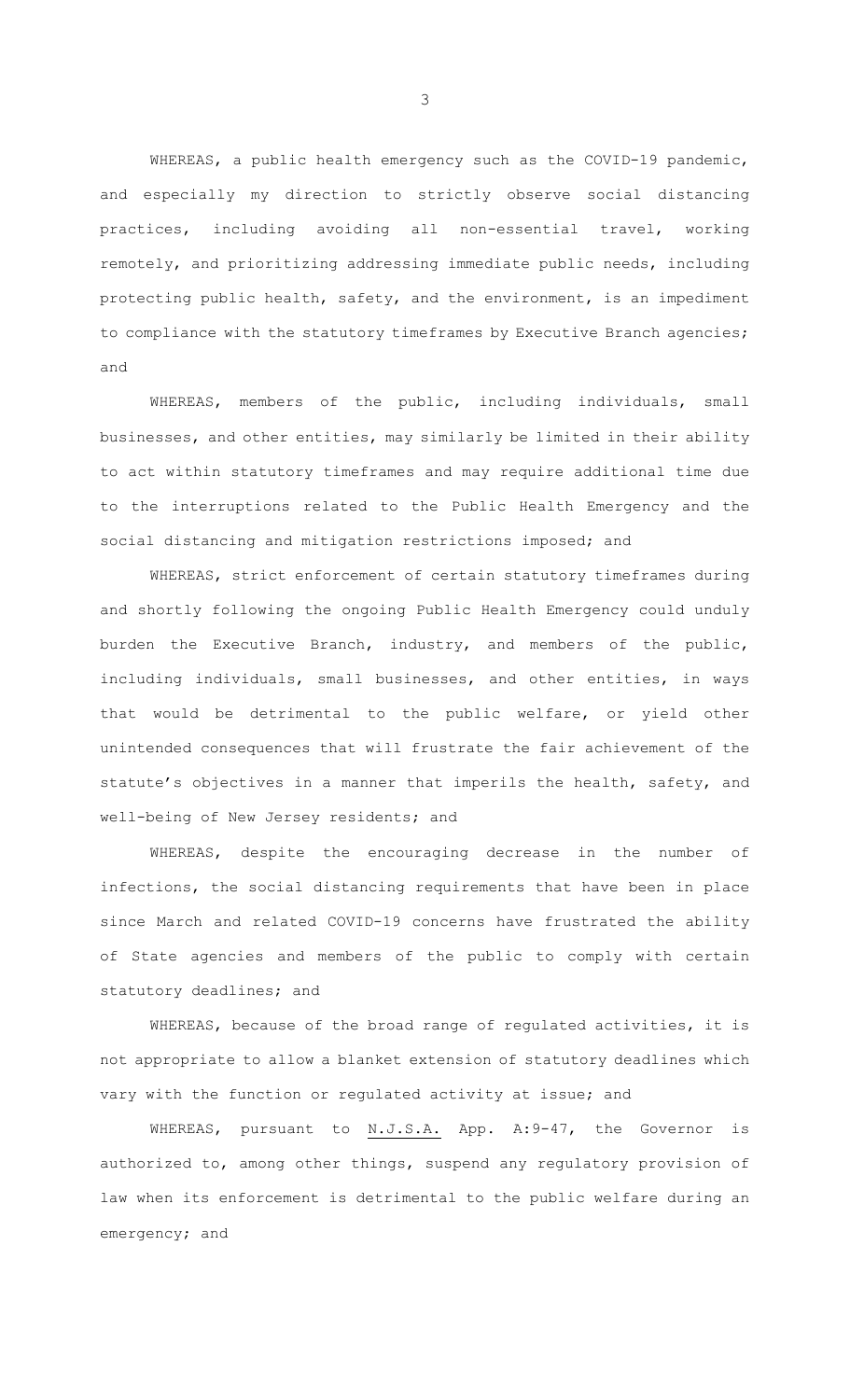WHEREAS, I have consulted with the Cabinet and other agency heads with regard to the prioritization of government activities and requirements that are most important to guarding the health, safety, and welfare of the residents of our State, and they have identified deadlines that can be postponed without significant detriment to the well-being of the public for limited periods of time; and

WHEREAS, I find that strict enforcement of certain statutory deadlines that fall within or shortly after the period of the Public Health Emergency would be detrimental to the public welfare; and

WHEREAS, I find that extensions of the deadlines identified in the Appendix to this Order are warranted to address the economic impact of COVID-19 upon individuals, businesses, or other non-government entities; to protect public health and safety, including because social distancing policies adopted in response to COVID-19 will make it harder for individuals, businesses, or other non-government entities to meet the deadline; to protect the health and safety of agency personnel, including because social distancing policies adopted in response to COVID-19 will make it harder to meet the deadline; to address other circumstances related to COVID-19 that would make enforcement of the deadline unduly burdensome for individuals, businesses, or other non-government entities; and to address issues arising from the COVID-19 pandemic that would make it unduly burdensome for the agency to adhere strictly to the deadline; and

WHEREAS, the Constitution and statutes of the State of New Jersey, particularly the provisions of N.J.S.A. 26:13-1 et seq., N.J.S.A. App. A: 9-33 et seq., N.J.S.A. 38A:3-6.1, and N.J.S.A. 38A:2-4 and all amendments and supplements thereto, confer upon the Governor of the State of New Jersey certain emergency powers;

 NOW, THEREFORE, I, PHILIP D. MURPHY, Governor of the State of New Jersey, by virtue of the authority vested in me by the Constitution and by the Statutes of this State, do hereby ORDER and DIRECT: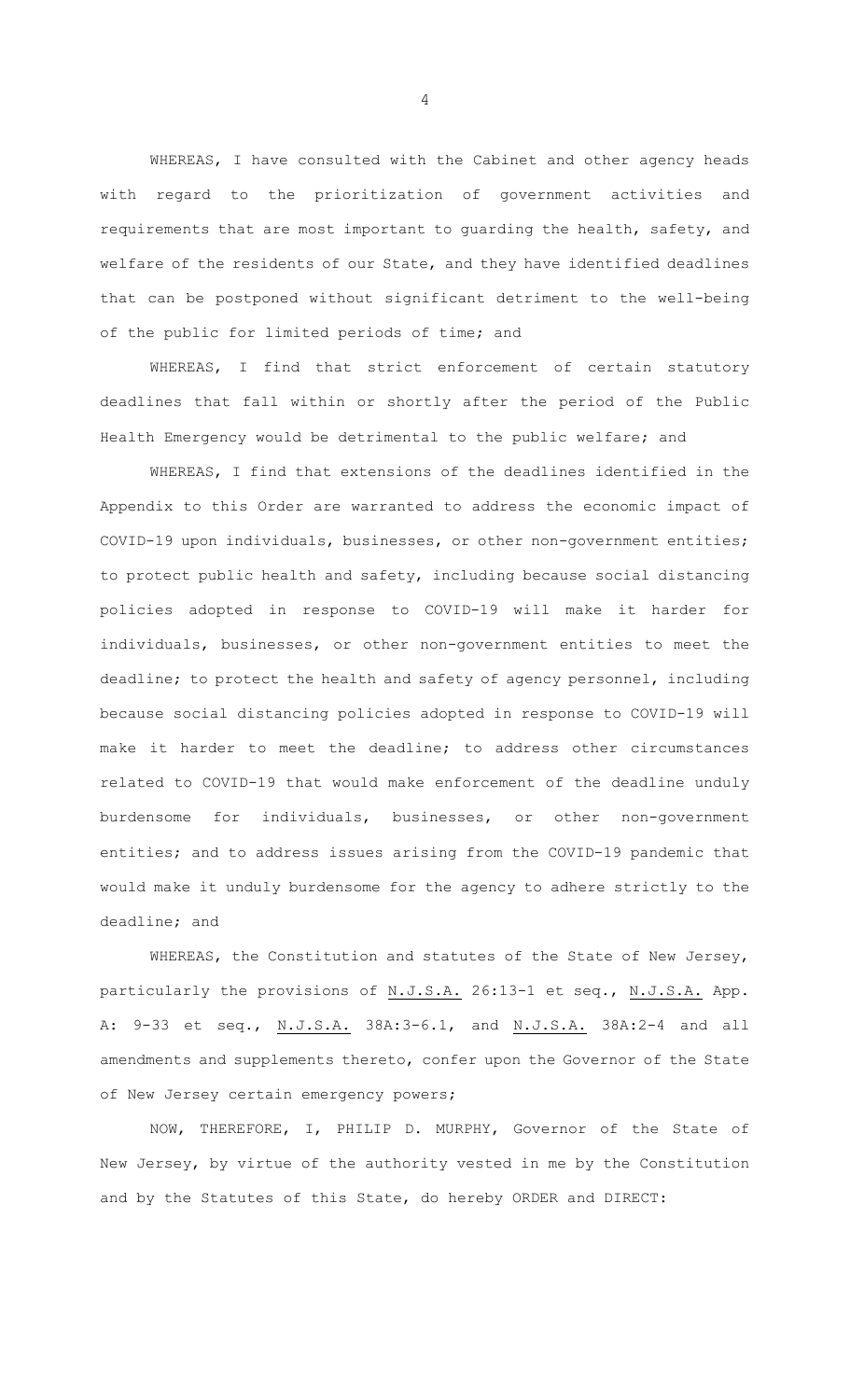1. The statutory deadlines, including statutory effective dates, identified in the Appendix to this Order are hereby extended by the amount of time identified in the Appendix.

2. Except as specified in Paragraph 5, for statutory deadlines extended by a specific number of days from the original deadline, the extension shall be available to any person or entity that would have been required to meet such deadline during the Public Health Emergency or within 30 days after the last day of the Public Health Emergency.

3. Except as specified in Paragraph 5, for statutory deadlines extended until a specific number of days or months after the last day of the Public Health Emergency, the extension shall be available to any person or entity that would have been required to meet such deadline during the Public Health Emergency or at any time between the last day of the Public Health Emergency and the new deadline established pursuant to this Order.

4. Except as specified in Paragraph 5, an extension available pursuant to Paragraph 2 or 3 of this Order shall be available regardless of whether the original deadline has already passed.

5. An extension of a statutory deadline after which a filing with any agency or instrumentality of the State government is deemed approved shall be available to the agency only if the original deadline is on or after the date of this Order and within 30 days after the last day of the Public Health Emergency.

6. In addition to extensions available pursuant to Paragraphs 2 and 3 of this Order, this Order also provides extensions to Executive Branch agencies of specific, non-recurring deadlines that occur in 2020 and are identified in the Appendix.

7. For purposes of this Order, the "Public Health Emergency" means the Public Health Emergency declared in Executive Order No. 103 (2020), as extended by Executive Order No. 119 (2020), Executive Order No. 138 (2020), Executive Order No. 151 (2020), Executive Order No. 162